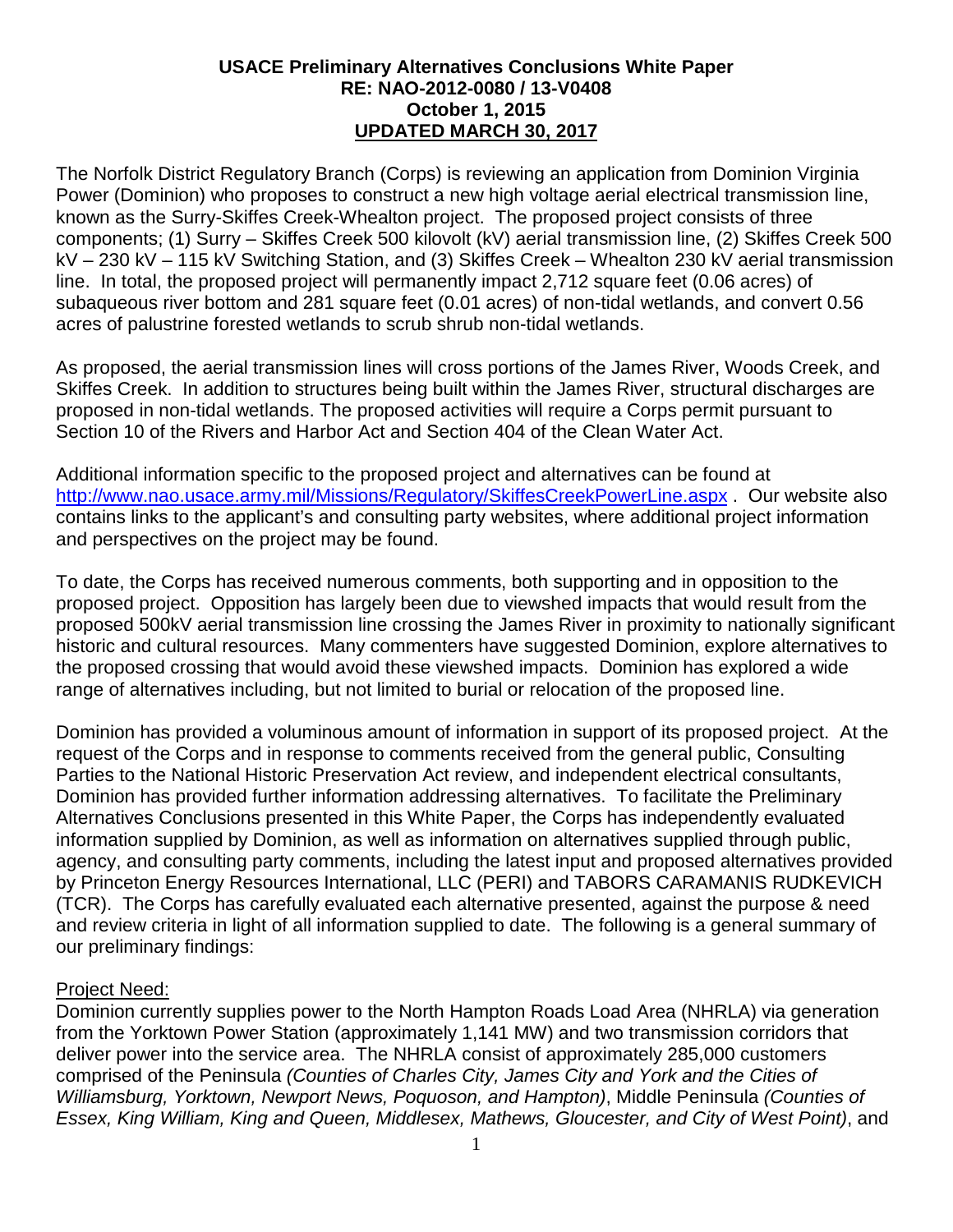Northern Neck *(Counties of King George, Westmoreland, Northumberland, Richmond and Lancaster, and the City of Colonial Beach)*. Yorktown Power Station is comprised of two coal fired Units (Yorktown 1 & 2) that produce approximately 323 MW combined and one oil fired Unit (Yorktown 3) that produces 818 MW.

With the current configuration Dominion would be unable to maintain compliance with the North American Electric Reliability Corporation (NERC) standards after 2021. NERC has confirmed that these standards are absolute requirements that have no waiver provision. NERC has the authority to impose fines of up to \$1 million per day, per violation. Based on updated load projections, the NHRLA must maintain 656 MW of generating capacity, with a minimum of 276 MW available after or under certain contingencies to remain NERC compliant. Dominion's 2013 power flow studies projected the demand for electricity in this area would grow 8% between the summer of 2015 and 2020. Updated 2016 projections find a 3% growth for this same period of time. Even if Yorktown Power Station continued in operation, this load growth will lead to an increased demand that would cause Dominion to be non-compliant.

In December 2011, the United States Environmental Protection Agency (EPA) passed its Mercury Air and Toxics Standards (MATS) Rule requiring power generation facilities to reduce their toxic air pollutant emissions prior to April 2015. Dominion's Yorktown Power Station, is subject to these required reductions. In order to achieve compliance with MATS, Dominion must either retrofit, repower, or decommission Yorktown. Dominion plans to comply with MATS by terminating further use of Yorktown Units 1 & 2, and limiting its use of Unit 3 to only 8% or less in a given year. Dominion has requested and received yearly extensions from both the Virginia Department of Environmental Quality and Environmental Protection Agency. Dominion's final extension, allowing Yorktown to operate only under emergency situations, was granted by EPA under an Administrative Order and expires April 15, 2017. We have confirmed with EPA that the Rule provides no additional time or waiver provisions beyond April 2017.

Power load analysis using current systems and user trends demonstrate an electrical need in the NHRLA immediately following the shutdown of the Yorktown Generators. Absent an improvement to the NHRLA electrical grid Dominion will be required to implement pre-contingency load shedding (i.e., rolling blackouts) to prevent the possibility of cascading outages impacting the reliability of the interconnected transmission system. The Regional Transmission Organization (PJM Interconnection), responsible for reliability of the electric transmission system in the Mid-Atlantic region, has independently evaluated NHRLA electrical supply and demand and concurs. Based on a 2017 Load Forecast Report, PJM reaffirms the project need and believes Dominion's preferred alternative remains the most effective and efficient solution to address the NERC reliability criteria violations that will exist in both the short and long term.

### Project Purpose:

- **(1) Basic:** To continue providing the North Hampton Roads Load Area (NHRLA) with reliable, cost effective, bulk electrical service consistent with mandatory North American Electric Reliability Corporation (NERC) Reliability Standards for transmission facilities and planning criteria.
- **(2) Overall:** Provide sustainable electrical capacity into the NHRLA in a manner that addresses future load growth deficiencies, replaces aging infrastructure, complies with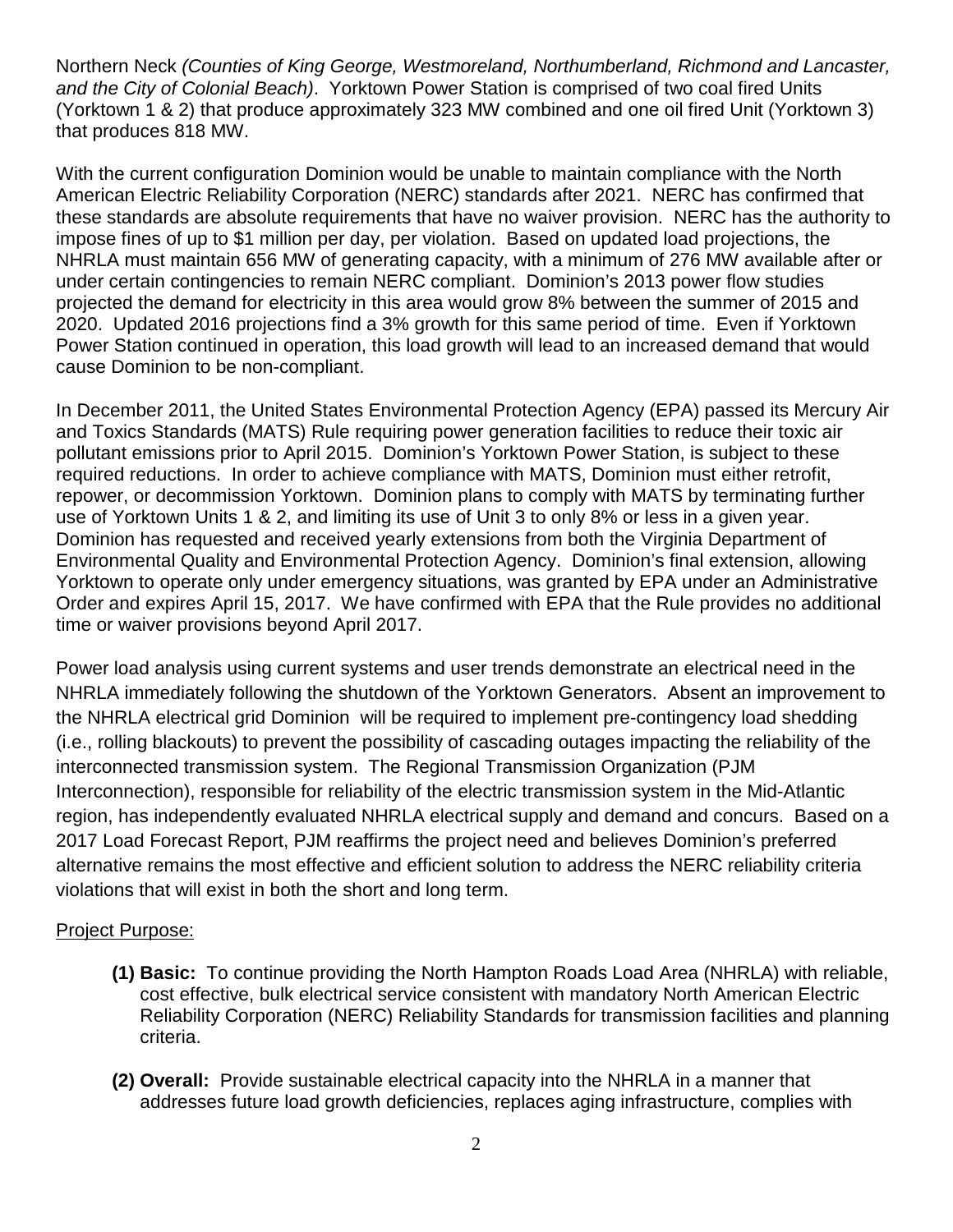Federal regulations, including MATS, and maintains compliance with NERC Reliability Standards.

# Alternatives Considerations:

Dominion has provided information on a wide range of alternatives to the proposed action. These include generation alternatives, upgrades to existing facilities, use of existing transmission lines, and the construction of new transmission at varying capacities. The general criteria in evaluating these alternatives are:

- Continue to provide the NHRLA with electrical service that meets current demand and reasonable projected future load growth
- Compliance with NERC Reliability Criteria Standards
- Compliance with MATS
- Cost
- Existing Technology/Engineering
- Siting/land use Restrictions

**Decommission (basically evaluated as a no build alternative):** Decommissioning alone would not satisfy project need. The loss of generation capacity from Yorktown Power Station creates immediate NERC reliability criteria violations. Some "build" alternative, such as those explored below, would be required both to become compliant with the NERC reliability criteria and to meet projected electrical demands. The updated load flow modeling evidence and confirmation by PJM establishes a need for new electric infrastructure to address approaching NERC reliability violations that have been projected.

**Demand-Side Management (DSM):** Rather than approaching power usage from the supply side, DSM resources include activities and programs undertaken to influence the amount and timing of electricity use, as well as market purchases from outside power generators to reduce overall demand. DSM resources are already included in the transmission planning process. Additional amounts cannot be assumed to be available to address NERC reliability violations due to transient and voluntary nature of these resources.

**Retrofitting (environmental controls):** Retrofitting Yorktown Power Station alone would not fully meet the project purpose and need and would not be practicable. The necessary air emission and environmental control devices needed to comply with environmental regulations alone would not increase the facilities generation capacity such that it addresses future load growth. Therefore, additional projects would be needed to ensure NERC compliance beyond 2021. Additionally, the Yorktown Units are nearly 60 years old and would require substantial structural and environmental upgrades to become compliant with MATS. Dominion estimates that these upgrades would cost over \$1 billion. Some have questioned the NHRLA's dependency on all Units at Yorktown. However in order to meet the capacity levels necessary to satisfy NERC requirements, any retrofitting alternative must include continued operation of Units 1, 2, and 3 with unrestricted availability.

**Repowering (changing fuel source):** Dominion has explored running all units at the Yorktown Power Station on alternative fuels, such as natural gas and oil. These Units are currently designed to only generate there maximum electrical capacity when powered by their primary fuel source. Units 1 & 2 are currently powered by coal. Units 1 & 2 can utilize alternative fuels at startup and can utilize alternative fuels simultaneous with the primary fuel (co-fire) to boost output. However, Units 1 & 2 in their current configuration cannot approach maximum output on alternative fuels alone. Without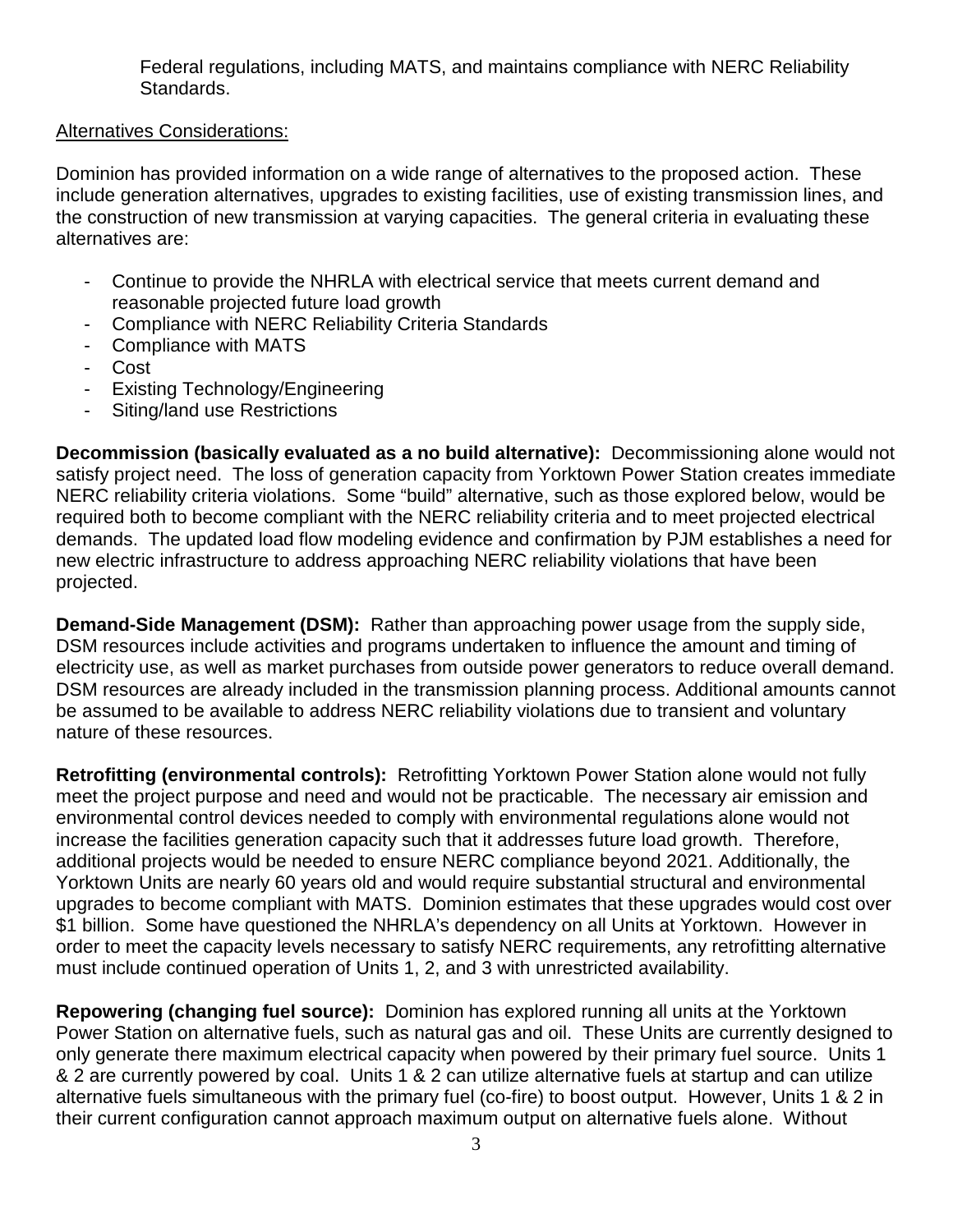substantive upgrades, utilizing alternative fuels alone would substantially limit generation capacity. Dominion estimates the required upgrades to convert the Yorktown Units to burn alternative fuels would cost between \$391 - \$992 million. Presently, there exists no sufficient natural gas supply to support year-round operations at Yorktown. Additionally, since repowering would not substantially increase output capacity, additional projects would be needed before 2021 to avoid NERC noncompliance. Some have questioned the NHRLA's dependency on all Units at Yorktown. However in order to meet the capacity levels necessary to satisfy NERC requirements, any repowering alternative must include continued operation of Units 1, 2, and 3 with unrestricted availability.

**New Generation:** New generation options throughout the area such as combined-cycle, combustion turbine, and coal generation were considered. Also considered were small scale generation sources such as biomass, wind, and solar. A standalone generation solution was found to be \$633 million with an additional \$722 million required to provide sufficient infrastructure to meet NERC requirements. Bringing the total cost of a new generation solution to an estimated \$1.3 billion. New generation would also face siting, permitting, and construction timeline constraints.

**High Tension Low Sag Conductors (HTLS):** Use of HTLS conductors would require the majority of 230kV-115kV system in the NHRLA to be upgraded. Use of HTLS conductors on the Surry-Skiffes Creek-Whealton 500 kV Overhead (Dominion's Preferred Alternative) pose no reduction in the number of towers needed to cross the James River.

**214/263 230 kV Line Rebuild (James River Bridge Crossing):** Line 214 and Line 263 are located adjacent to the James River Bridge. Dominion evaluated rebuilding these lines to a higher capacity. However, the load flow analysis showed that the rebuild of these lines, without additional facilities, would not resolve all NERC criteria violations. This alternative is also problematic in that outages of the existing Lines 214 and 263 would be required during the demolition and rebuild of this corridor. Without replacement generation already in place, outages of these lines would result in NERC violations.

**Chuckatuck – Newport News 230 kV Line (Whittier Hybrid):** The Chuckatuck – Newport News 230 kV Line, or the Whittier Hybrid, involves the building of a new 15.4 mile long transmission line along new or expanded right-of-way (ROW) between the Chuckatuck and Whealton Substations. This alternative requires the construction of a new line through several miles of wetlands between Chuckatuck and the James River as well as the expansion of existing ROW in congested residential areas. This alternative also involved a new overhead crossing of the James River in the vicinity of the existing James River Crossing. In addition to logistical concerns, this proposed alternative does not resolve all of the NERC reliability criteria violations that will occur once Yorktown is decommissioned.

**Chickahominy – Lanexa 500 kV:** The existing Lanexa corridor extends from the Chickahominy Substation in Charles City County to the Lightfoot Substation in Lightfoot, Virginia. This alternative evaluated the potential to expand a 14.3 mile section of this existing corridor to construct a new overhead 500 kV line. The corridor is currently occupied by three 230 kV lines and one 115 kV line. While this alternative allowed for the construction of a 500 kV line, any event causing the loss of the entire ROW would result in cascading outages impacting the NHRLA, northern Virginia, the City of Richmond and parts of North Carolina therefore making this solution non-compliant with NERC.

**Surry – Whealton 500 kV Line:** This alternative would entail a new 500 kV line, adjacent to the US Highway 17 James River Bridge from Surry to Whealton. Physical, electrical, routing, siting, and environmental constraints exist. The existing corridor contains a 230 kV line. This corridor is not sufficient to accommodate a 500 kV line and would need to be expanded. This would require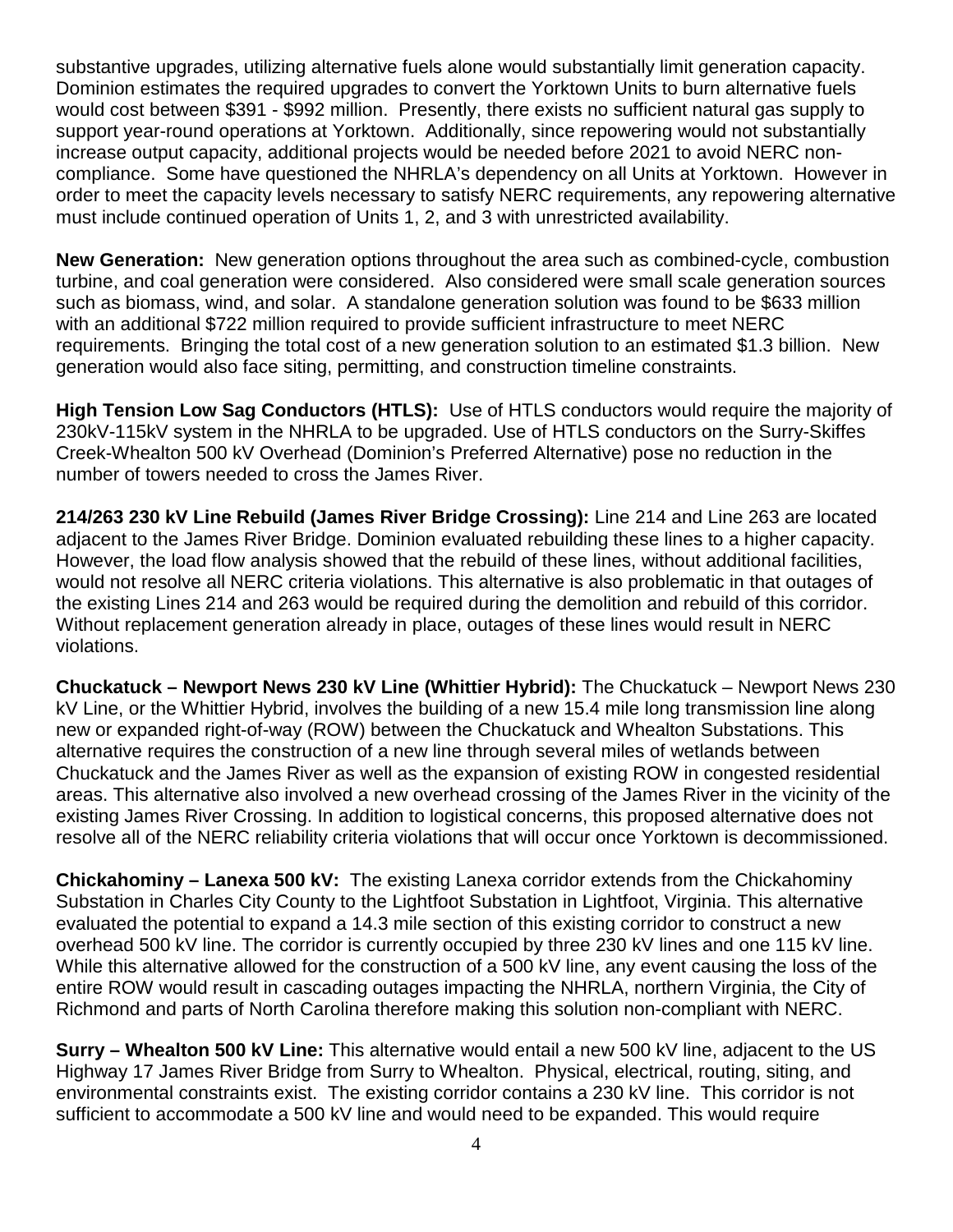acquisition of new ROW through residential areas, historic districts, and wetlands. This alternative would also require the construction of a new crossing of the James River and switching station. Therefore, the same obstacles outlined above in the Chuckatuck – Newport News 230 kV Line Whittier Hybrid alternative would apply to the River crossing. The likely location for the switching station would be either the Winchester or Whealton Substation. Either site would need to be expanded by at least 15 acres to accommodate the electrical equipment required to convert the 500 kV line to the 230 kV connection. Winchester and Whealton Substations, are located in developed areas and would require the demolition of homes and businesses to obtain the necessary expansion required.

**Save The James Alliance Alt Solution:** This alternative includes the closing of Yorktown Unit 1 and continued operation of Yorktown Unit 2, while building a submarine 230kV line across James River, and constructing future generation facilities. Continued operation of Yorktown Unit 2 in its present condition is not compliant with MATS. This hybrid alternative would require Dominion to run Yorktown Unit 2 in violation of MATS indefinitely or long enough to retrofit or repower one or both of the Yorktown Units or to develop new generation. This alternative presents the same obstacles of retrofitting, repowering, and new generation as discussed above.

**Chickahominy – Skiffes Creek 500 kV:** The Chickahominy – Skiffes Creek alternative utilizes a ROW currently owned by Dominion that extends approximately 37.9 miles from the Chickahominy Substation in Charles City County to the proposed Skiffes Creek Switching Station in James City County. Approximately 13 miles of this route is existing, cleared ROW while the remaining 24.9 miles is unimproved ROW that would require clearing for construction of the proposed line. The Chickahominy – Skiffes Creek 500 kV resolves all NERC criteria violations caused by the retirement of Yorktown Power Station.

**Surry-Skiffes Creek 500 kV Overhead (Dominion's Proposed Project):** This alternative consists of three components; (1) Surry – Skiffes Creek 500 kilovolt (kV) aerial transmission line, (2) Skiffes Creek 500 kV – 230 kV – 115 kV Switching Station, and (3) Skiffes Creek – Whealton 230 kV aerial transmission line. This alternative fully resolves all NERC criteria violations that are presently projected for the NHRLA.

**Surry – Skiffes Creek 500 kV Underwater (High Voltage Direct Current):** An HVDC alternative would require the conversion of AC power to DC, the installation of an underwater HVDC crossing in the James River, and the conversion of DC power back to AC. The new infrastructure required would cost substantially more than the proposed project. Additionally, there are substantial siting constraints related to the required land-side converter stations.

**Surry – Skiffes Creek 500 kV Underwater (Alternating Current):** The placement of an underwater Alternating Current (AC) 500 kV line at 5000 MW capacity is on the cutting edge of technology. Existing underground and underwater projects were examined for comparison while evaluating the feasibility of this alternative. These comparisons supported information supplied by Dominion regarding the concerns with this alternative. Underwater lines in general present reliability and operational concerns, as locating and repairing damaged lines are significantly more difficult than locating and repairing overhead lines. Due to the limitations that exists with placing a 500kV (5000MW) transmission line under the River, Dominion also evaluated the alternative of relocating the proposed Skiffes Creek Switching Station from James City County, north of the River to Surry County on the south side. This configuration would require a total of eight transmission lines (five 230kV and three 115kV) crossing the James River, and would result in increased project costs and environmental impacts.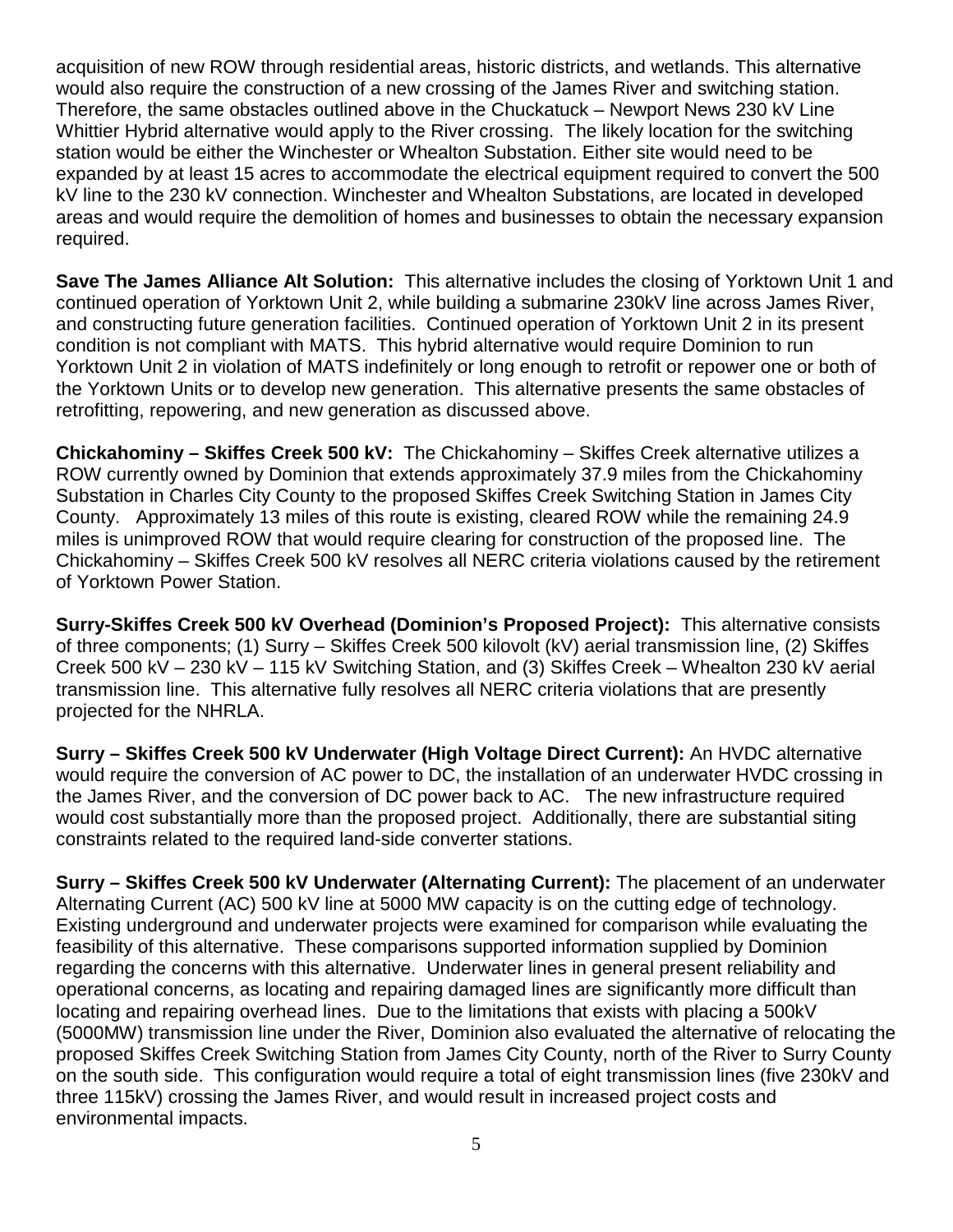**NPCA/PERI Surry-Skiffes 345kV Underwater Alternative:** A 345kV line would not provide sufficient electrical supply to meet the capacity and energy requirements in the NHRLA. Additionally, Dominion's electrical transmission grid presently has no 345 kV transmission line infrastructure and integrating such a line presents substantial logistical and practicability challenges.

**NPCA/PERI Surry-Fort Eustis Underwater Double Circuit 230kV Alternative:** This alternative has the same short-comings as the double circuit 230kV crossing at the proposed project site. Without additional transmission facilities or generation factored into a double circuit 230kV solution, NERC compliance is unachievable. Assuming Dominion proceeded with a fully NERC compliant solution, this route change would increase the overall line length by 100% (12.8 miles versus 6.3 miles for an underground alternative at the project site). Additionally, the alternative would require acquisition of approximately 9 miles of new ROW including a section on Fort Eustis, a US Army installation.

**Hybrid Alternatives:** Several combinations of retrofitting, repowering, and retirement combined with transmission construction were also evaluated. These included several configurations of 230 kV lines, both overhead and submarine, combined with retention of generation at Yorktown. None of these combination alternatives satisfy the project purpose and need in a practicable way.

**NTHP/TCR Alternative A:** This alternative includes reconductoring and reconfiguring a number of existing transmission lines, in addition to enabling Yorktown Unit 3 to operate continuously as a synchronous condenser. Both Dominion and PJM have evaluated the proposed alternative and conclude it fails to adequately address the electrical needs of the NHRLA and therefore is not NERC compliant.

**NTHP/TCR Alternative B:** Similar to the proposed solution offered by NPCA & PERI, this alternative proposes the use of Yorktown Unit 3 only during summer peak loads. Both Dominion and PJM evaluated the proposed alternative and conclude it fails to adequately address the electrical needs of the NHRLA and therefore is not NERC compliant.

**NTHP/TCR Alternative C:** This alternative would keep Yorktown Unit 3 as a standby generation supply under summer peak conditions upon the occurrence of a critical single-element contingency. As part of this alternative, Yorktown Unit 3 would be converted to run as a continuous synchronous condenser, in addition to reconfiguring transmission delivery during summer peak conditions. Both Dominion and PJM evaluated the proposed alternative and conclude it fails to adequately address the electrical needs of the NHRLA and therefore is not NERC compliant.

**NTHP/TCR Alternative D:** This alternative would bypass critical ROW's by tapping into existing 230kV transmission lines, building new 230kV transmission lines, reconductoring existing transmission lines, enabling Yorktown Unit 3 to run as a continuous synchronous condenser, and reconfiguring transmission delivery during summer peak conditions. Both Dominion and PJM evaluated the proposed alternative and conclude it fails to adequately address the electrical needs of the NHRLA and therefore is not NERC compliant.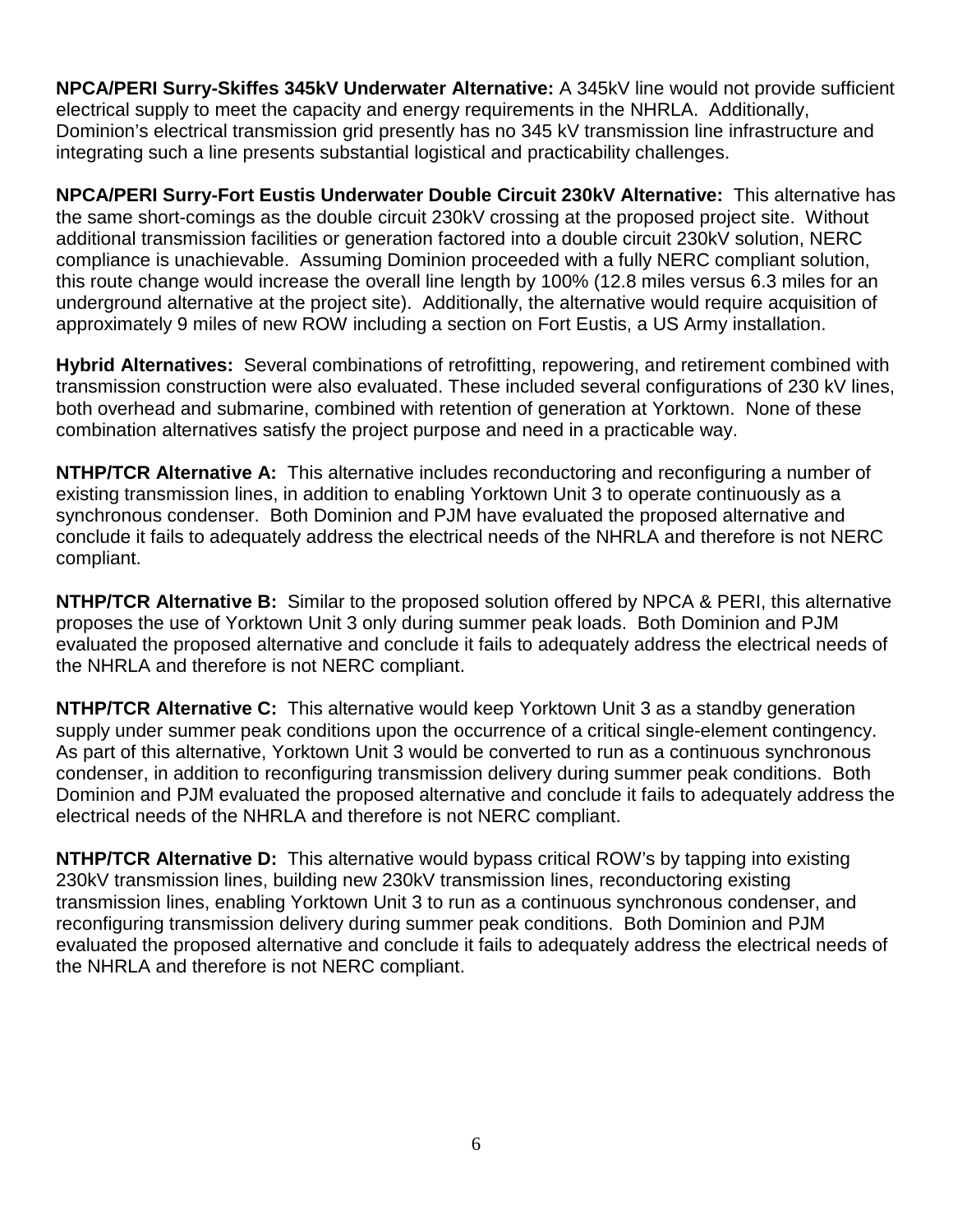| <b>Alternatives</b>                                                                                                                                                     | <b>Electrically Compliant</b><br>w/NERC |                                    |                                                                                                                                                                                                                |
|-------------------------------------------------------------------------------------------------------------------------------------------------------------------------|-----------------------------------------|------------------------------------|----------------------------------------------------------------------------------------------------------------------------------------------------------------------------------------------------------------|
| NPCA/PERI Co-fire Alternative--<br><b>Continued Operations at</b><br>Yorktown Power Station on co-<br>fire Fuels with No Infrastructure<br><b>Modifications</b>         | N                                       |                                    |                                                                                                                                                                                                                |
| Decommission Yorktown Power<br>Station with No Replacement<br>Project                                                                                                   | N                                       |                                    |                                                                                                                                                                                                                |
| Demand-Side Management                                                                                                                                                  | N                                       |                                    |                                                                                                                                                                                                                |
| Line 214/263 230kV Rebuild<br>James River Bridge Crossing w/<br>no Add'l Facilities (standalone)                                                                        | N                                       |                                    |                                                                                                                                                                                                                |
| <b>Chuckatuck-Newport News</b><br>230kV Line (Whittier Hybrid)                                                                                                          | N                                       |                                    |                                                                                                                                                                                                                |
| Chickahominy - Lanexa 500kV                                                                                                                                             | N                                       |                                    |                                                                                                                                                                                                                |
| Save The James Alliance Alt<br>Solution -- Close Yorktown 1,<br>Continue to Operate Yorktown 2<br>as is, and<br>Build Underground 230kV line<br><b>Build Generation</b> | $\overline{\mathsf{N}}$                 |                                    |                                                                                                                                                                                                                |
| Underwater 230kV Single Circuit<br>(standalone)                                                                                                                         | N                                       |                                    |                                                                                                                                                                                                                |
| Underwater 230kV Double<br>Circuit (standalone)                                                                                                                         | N                                       |                                    |                                                                                                                                                                                                                |
| Underwater Alternative 230kV<br>(PAR)                                                                                                                                   | N                                       |                                    |                                                                                                                                                                                                                |
| <b>NPCA/PERI Surry-Skiffes</b><br>345kV Underwater Alternative                                                                                                          | $\overline{\mathsf{N}}$                 |                                    |                                                                                                                                                                                                                |
| NPCA/PERI Yorktown Unit 3<br>Alt--- Standby Unit Under Peak<br>Loads                                                                                                    | N                                       |                                    |                                                                                                                                                                                                                |
| <b>NTHP/TCR Alternatives</b><br>(A, B, C, and D)                                                                                                                        | N                                       |                                    |                                                                                                                                                                                                                |
|                                                                                                                                                                         |                                         |                                    |                                                                                                                                                                                                                |
| <b>Alternatives</b>                                                                                                                                                     | <b>Electrically Compliant</b><br>w/NERC | <b>Estimated Construction Cost</b> | <b>Constraints</b>                                                                                                                                                                                             |
| <b>Continued Operations at</b><br>Yorktown Power Station with No<br>Modifications to its Current<br>Infrastructure or fuel source(s)                                    | Y (until 2021)                          | <b>Fines/Penalties</b>             | - Violates Federal Law<br>- Doesn't comply with MATS<br>- Fails to provided future growth<br>capacity                                                                                                          |
| Retrofit Yorktown Power Station<br>(Units 1, 2, & 3) w/ Antipollution<br><b>Control Equipment</b>                                                                       | <b>Y</b> (until 2021)                   | \$859 Million - 1.87 Billion       | - Fails to provide future growth<br>capacity<br>- Cost prohibitive<br>- > 4 Years to Construct                                                                                                                 |
| Repower Yorktown Power<br>Station (Units 1, 2, & 3) with<br>Alternative Fuel Source (i.e.<br>Natural Gas)                                                               | Y (until 2021)                          | \$391 Million - \$992 Million      | - Inadequate supply of natural<br>gas<br>- \$72 Million per year for Firm<br><b>Transport of Natural Gas</b><br>- Fails to provide future growth<br>capacity<br>- Cost prohibitive<br>- > 4 Years to Construct |
| <b>New Generation</b><br>$(656$ MW $)$                                                                                                                                  | Y (Until 2021)                          | 1.3 Billion                        | - Fuel Supply & Siting Issues<br>- Cost prohibitive<br>- > 4 Years to Construct                                                                                                                                |
| <b>High Tension Low Sag</b><br>Conductors                                                                                                                               | Y                                       | >\$400 Million                     | - Use on 230kV alternatives<br>would require reconductoring<br>virtually the entire 230kV-<br>115kV system in the NHRLA.<br>- Use on 500kV S-S-W cost<br>\$370,000 more in cost and                            |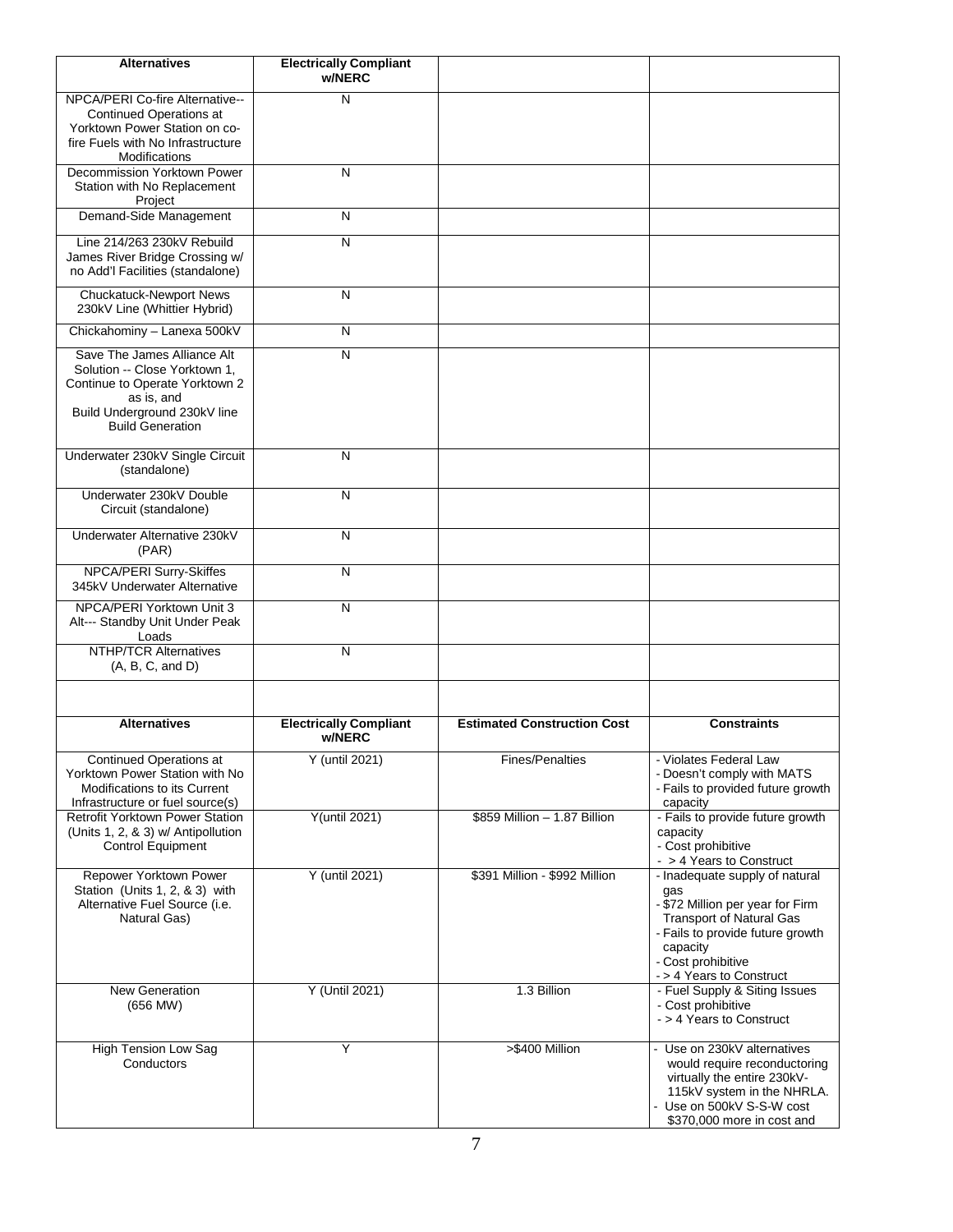|                                                                                                                                                                                                        |                |                                               | had no reduction in the<br>number of towers needed to<br>cross the James River.                                                                                                                                                                                                          |  |
|--------------------------------------------------------------------------------------------------------------------------------------------------------------------------------------------------------|----------------|-----------------------------------------------|------------------------------------------------------------------------------------------------------------------------------------------------------------------------------------------------------------------------------------------------------------------------------------------|--|
| Surry-Whealton 500kV                                                                                                                                                                                   | Y              | Unreported because it is not<br>constructible | Cost Prohibitive<br>Not constructible due to route<br>alignment and the inability to<br>obtain the necessary ROW to<br><b>Whealton Substation</b><br>Blocks ability to construct<br>future 500kV line from Surry<br>and undermines operation<br>capacity of Surry Nuclear<br>Power Plant |  |
| Chickahominy-Skiffes 500kV                                                                                                                                                                             | Y (Until 2042) | \$213.2 Million                               | 2.5 Years to Construct                                                                                                                                                                                                                                                                   |  |
| Surry-Skiffes 500kV Overhead<br>(Dominion's Proposed Project)                                                                                                                                          | Y (Until 2042) | \$178.7 Million                               | $1.5 - 2$ Years to Construct                                                                                                                                                                                                                                                             |  |
| Surry-Skiffes 500kV Underwater<br>(HVDC)                                                                                                                                                               | Y (Until 2042) | \$1 Billion                                   | - Siting issues with required<br>converter stations<br>- Cost Prohibitive<br>- 8 years to construct                                                                                                                                                                                      |  |
| Surry-Skiffes 500kV Underwater<br>(HVAC)                                                                                                                                                               | Υ              | <b>Unreported</b>                             | - The placement of an<br>underground Alternating<br>Current (AC) 500 kV line of<br>this capacity is on the cutting<br>edge of technology.                                                                                                                                                |  |
| Underwater Single Circuit 230kV<br>(w/add'l Transmission Facilities)                                                                                                                                   | Y (Until 2032) | \$488.6 Million                               | <b>Add'l Transmission Facilities</b><br>are those required under the<br>Double Circuit 230kV<br>(Note: Single Circuit 230kV<br>requires a 2 <sup>nd</sup> line making<br>this alternative a Double<br>Circuit 230kV)                                                                     |  |
| Underwater Double Circuit<br>230kV (w/add'l Transmission<br>Facilities)                                                                                                                                | Y (Until 2032) | \$488.6 Million                               | <b>Cost Prohibitive</b><br>5 Years to Construct                                                                                                                                                                                                                                          |  |
| Line 214/263 230kV Rebuild<br>James River Bridge Crossing<br>(w/add'l Transmission Facilities)                                                                                                         | Y (Until 2038) | \$391.5 Million                               | - Cost Prohibitive<br>10 Years to Construct<br>- Cycled Power Outages<br>required to rebuild lines 214<br>& 263                                                                                                                                                                          |  |
| NPCA/PERI Surry-Fort Eustis<br>Alternative - Underwater<br>Double Circuit 230kV (w/add'l<br><b>Transmission Facilities)</b>                                                                            | Y (Until 2032) | \$611.5 Million                               | Cost Prohibitive<br>6 Years to Construct<br>Siting and ROW issues<br>across Ft Eustis Military<br>Installation                                                                                                                                                                           |  |
| <b>HYBRID ALTERNATIVES</b>                                                                                                                                                                             |                |                                               |                                                                                                                                                                                                                                                                                          |  |
| Line 214/263 230kV Rebuild<br>James River Bridge Crossing<br>Plus Retrofit Unit 3, Repower<br>Unit 2 at Yorktown Power<br>Station, and relocate a planned<br>combine cycle Unit to the<br><b>NHRLA</b> | Y (Until 2021) | >\$1 Billion                                  | <b>Cost Prohibitive</b><br>- 8 Years to Construct                                                                                                                                                                                                                                        |  |
| Underwater Single Circuit 230kV<br>Plus Retrofit Unit 3, Repower<br>Unit 2 at Yorktown Power<br>Station, and relocate a planned<br>combine cycle Unit to the<br><b>NHRLA</b>                           | Y (Until 2021) | \$1.2 Billion                                 | <b>Cost Prohibitive</b><br>- 4 Years to Construct                                                                                                                                                                                                                                        |  |
| <b>Underwater Double Circuit</b><br>230kV Plus Repower Unit 2 at<br>Yorktown Power Station and<br>relocate a planned combine<br>cycle Unit to the NHRLA                                                | Y (Until 2021) | \$1.1 Billion                                 | <b>Cost Prohibitive</b><br>- 5 Years to Construct                                                                                                                                                                                                                                        |  |